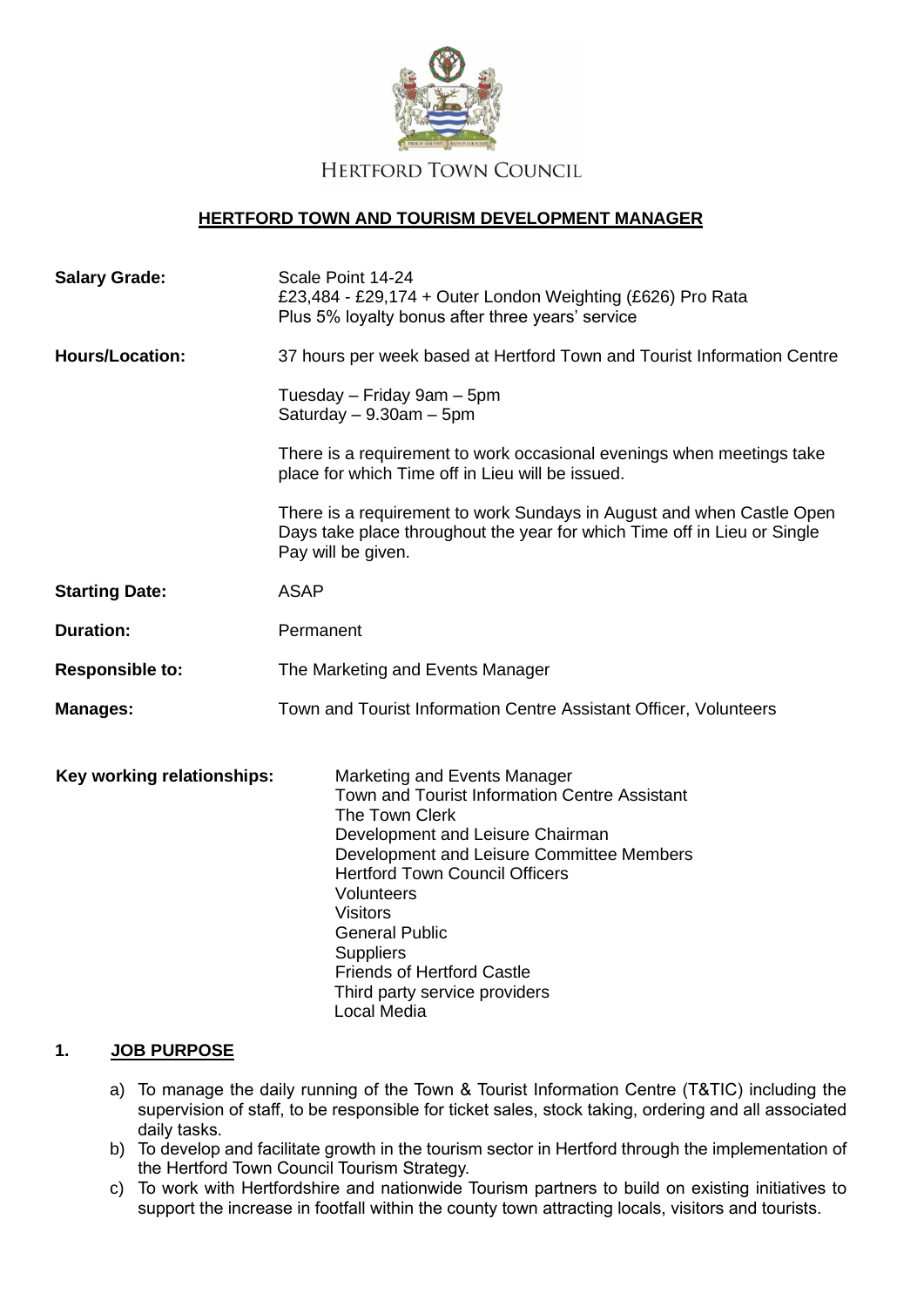- d) Develop visitor information and packages to support visitors and improve the range of experiences available to attract new markets.
- e) To work closely with partners delivering tourism related initiatives and strategy within the county.
- f) To be responsible for the production of reports and statistics.
- g) To manage and maintain the council's visitor website [www.gohertford.co.uk](http://www.gohertford.co.uk/) and proactively promote tourism related activities and the TTIC on the Council's website and social media accounts.
- h) To take a lead on promoting town centre activities and non-council upcoming events to raise the profile of Hertford as the County Town.
- i) To organise plan and implement various events to increase footfall within the town centre and support local organisations. Events include guided walks, Town Council Surgeries, and Volunteer Fairs.

# **2. KEY FUNCTIONS**

a) Be responsible to The Marketing and Events Manager:

## **SUMMARY OF MAIN DUTIES AND RESPONSIBILITIES**

- a) To work with partners to facilitate growth in the tourism sector increasing visitor numbers and tourism income in Hertford
- b) Working with the private sector, public sector and community partners to develop new products, activities and attractions in Hertford to increase visitor numbers
- c) To build on existing initiatives and campaigns to attract more visitors to Hertford
- d) Work with the private sector and attractions to develop visitor packages to support visitor access and improve the range of visitor experiences to attract new markets
- e) Effectively manage and work in the T&TIC to provide a vibrant central hub for information, events promotion, ticket sales and promote Hertford as a visitor destination. This includes the opening and locking up of the TTIC premises
- f) Oversee and supervise T&TIC staff roles including organising training, appraisals, assisting with recruitment, organising staff rotas and necessary cover for staff holiday during peak periods
- g) Identify areas for improvement and additional service offerings for the existing T&TIC
- h) Manage budgets relating to the T&TIC in conjunction with the Marketing and Events Manager and the Finance and Administration Manager
- i) Convey strong B2C and B2B customer service skills by having the ability to gain an immediate rapport with both visitors, local & national companies, and traders
- j) Supervise the maintenance of the information and souvenir displays within the T&TIC, Hertford Castle and throughout the town in Town Council noticeboards
- k) Open and close the pedestrian gates on Maidenhead Street
- l) Assist in the organisation of the T&TIC presence at shows, events, exhibitions or functions
- m) Work with the Town Centre Co-ordinator in support of town centre initiatives and take ownership of the town centre [www.gohertford.co.uk](http://www.gohertford.co.uk/) website, including day to day website maintenance, to work closely with the website developers to improve the navigation of the existing site and add additional pages.
- n) To create high quality weekly online newsletters, actively post on various social media accounts to promote attractions and events online.
- o) To take ownership of promoting Hertford's tourism sector via marketing the location online and offline.
- p) To organise events to support the town and tourism sector within Hertford.
- q) To assist Councillors identify long and short-term objectives for tourism development in the town.
- r) Undertake other duties as requested by the Marketing and Events Manager.